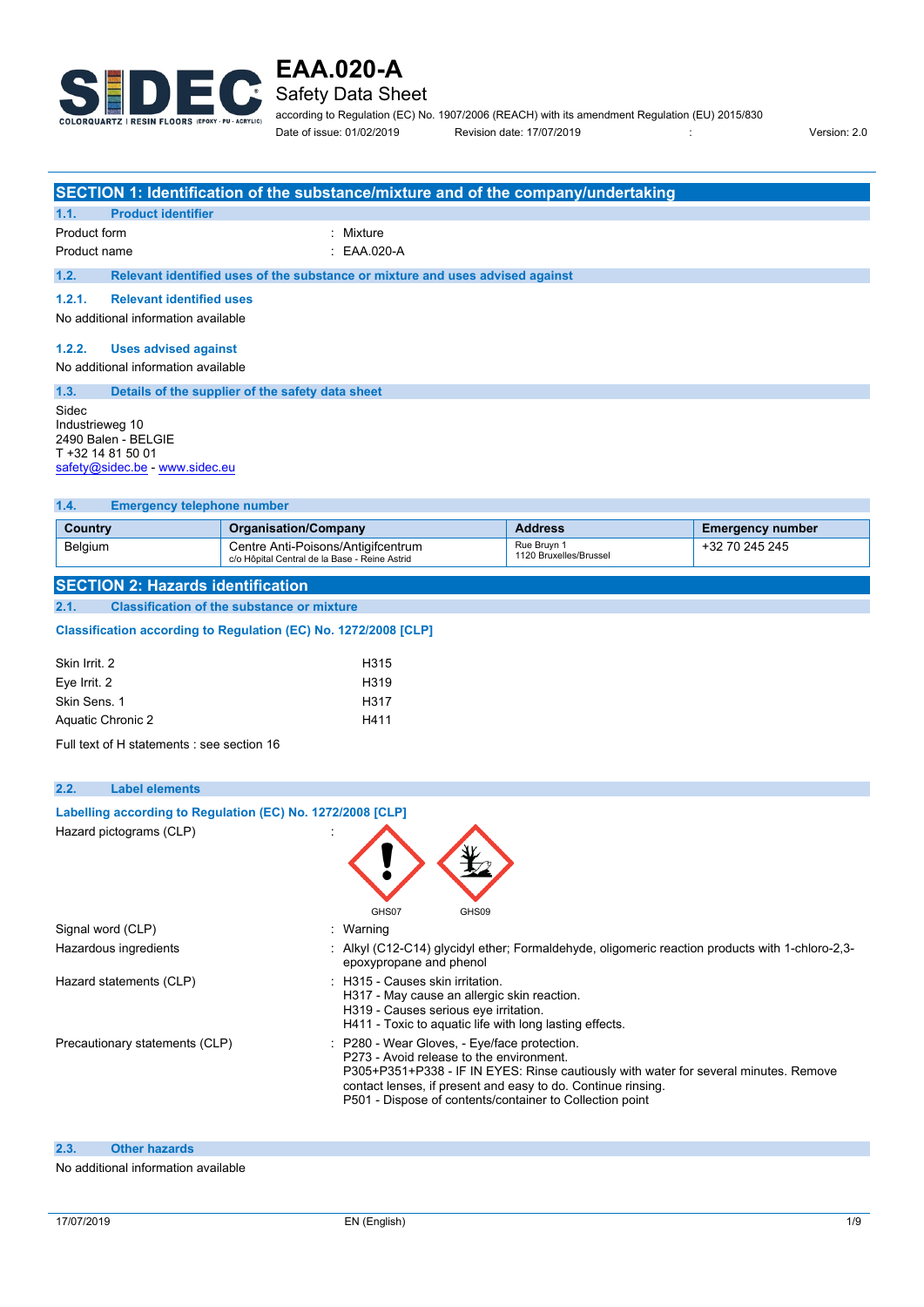## Safety Data Sheet

according to Regulation (EC) No. 1907/2006 (REACH) with its amendment Regulation (EU) 2015/830

**SECTION 3: Composition/information on ingredients**

### **3.1. Substances**

#### Not applicable

#### **3.2. Mixtures**

| <b>Name</b>                                                                              | <b>Product identifier</b>                                                                                | $\frac{9}{6}$ | <b>Classification according to</b><br><b>Regulation (EC) No.</b><br>1272/2008 [CLP]               |  |
|------------------------------------------------------------------------------------------|----------------------------------------------------------------------------------------------------------|---------------|---------------------------------------------------------------------------------------------------|--|
| 2,2'-[(1-methylethylidene)bis(4,1-<br>phenyleneoxymethylene)]bisoxirane                  | (CAS-No.) 1675-54-3<br>(EC-No.) 216-823-5<br>(EC Index-No.) 603-073-00-2<br>(REACH-no) 01-2119456619-26  | $50 - 75$     | Skin Irrit. 2. H315<br>Eye Irrit. 2, H319<br><b>Skin Sens. 1, H317</b><br>Aquatic Chronic 2, H411 |  |
| Formaldehyde, oligomeric reaction products with 1-chloro-2,3-<br>epoxypropane and phenol | (CAS-No.) 9003-36-5<br>(EC-No.) 500-006-8<br>(REACH-no) 01-2119454392-40                                 | $25 - 35$     | Skin Irrit. 2. H315<br><b>Skin Sens. 1, H317</b><br>Aquatic Chronic 2, H411                       |  |
| Alkyl (C12-C14) glycidyl ether                                                           | (CAS-No.) 68609-97-2<br>(EC-No.) 271-846-8<br>(EC Index-No.) 603-103-00-4<br>(REACH-no) 01-2119485289-22 | $10 - 20$     | Skin Irrit. 2, H315<br>Skin Sens. 1, H317                                                         |  |
| <b>Specific concentration limits:</b>                                                    |                                                                                                          |               |                                                                                                   |  |
| <b>Name</b>                                                                              | <b>Product identifier</b>                                                                                |               | <b>Specific concentration limits</b>                                                              |  |
| 2,2'-[(1-methylethylidene)bis(4,1-                                                       | (CAS-No.) 1675-54-3                                                                                      |               | $5 = < C < 100$ ) Eye Irrit. 2, H319                                                              |  |

( 5 =<C < 100) Skin Irrit. 2, H315

(EC-No.) 216-823-5 (EC Index-No.) 603-073-00-2 (REACH-no) 01-2119456619-26

Full text of H-statements: see section 16

phenyleneoxymethylene)]bisoxirane

| <b>SECTION 4: First aid measures</b>                                           |                                                                                                                                                                                                                                                                                                                                                                                                                                 |
|--------------------------------------------------------------------------------|---------------------------------------------------------------------------------------------------------------------------------------------------------------------------------------------------------------------------------------------------------------------------------------------------------------------------------------------------------------------------------------------------------------------------------|
| <b>Description of first aid measures</b><br>4.1.                               |                                                                                                                                                                                                                                                                                                                                                                                                                                 |
| First-aid measures after inhalation                                            | Loosen tight clothing such as a collar, tie, belt or waistband. If inhaled, remove to fresh air. If<br>not breathing, give artificial respiration. Get medical attention immediately. Treatment is<br>symptomatic for primary irritation or bronchospasm. If breathing is laboured, oxygen should be<br>administered by qualified personnel. In case of loss of conscience place the victim in the<br>recovery position.        |
| First-aid measures after skin contact                                          | Rinse immediately with plenty of water for 15 minutes. Rinse immediately contaminated<br>clothing and skin with plenty of water before removing clothes. Wash skin with soap and water.<br>When in doubt or if symptoms are observed, get medical advice. Wash clothing before re-<br>using. Thoroughly clean shoes before re-using.                                                                                            |
| First-aid measures after eye contact                                           | Rinse immediately with plenty of water, also under the eyelids. If eye irritation persists: Get<br>medical advice/attention. Contact lenses should be removed.                                                                                                                                                                                                                                                                  |
| First-aid measures after ingestion                                             | Immediately give plenty of water. IF SWALLOWED: rinse mouth. Do NOT induce vomiting.<br>Immediately call a POISON CENTER/doctor. Take victim to fresh air, in a quiet place. If<br>unconscious, place in the recovery position and seek medical advice. Never give anything by<br>mouth to an unconscious person. Loosen tight clothing such as a collar, tie, belt or waistband.<br>Do not apply mouth-to-mouth resuscitation. |
| 4.2.<br>Most important symptoms and effects, both acute and delayed            |                                                                                                                                                                                                                                                                                                                                                                                                                                 |
| Symptoms/effects after inhalation                                              | No dangerous reactions known.                                                                                                                                                                                                                                                                                                                                                                                                   |
| Symptoms/effects after skin contact                                            | skin irritation. Allergic reactions. Redness.                                                                                                                                                                                                                                                                                                                                                                                   |
| Symptoms/effects after eye contact                                             | Severe eye irritation. Pain. Lacrimation. Redness.                                                                                                                                                                                                                                                                                                                                                                              |
| Symptoms/effects after ingestion                                               | May cause corrosion or irritation of the linings of the mouth, throat, and gastrointestinal tract.                                                                                                                                                                                                                                                                                                                              |
| 4.3.                                                                           | Indication of any immediate medical attention and special treatment needed                                                                                                                                                                                                                                                                                                                                                      |
| Treat symptomatically. Ingestion of large quantities: immediately to hospital. |                                                                                                                                                                                                                                                                                                                                                                                                                                 |
| <b>SECTION 5: Firefighting measures</b>                                        |                                                                                                                                                                                                                                                                                                                                                                                                                                 |
| 5.1.<br><b>Extinguishing media</b>                                             |                                                                                                                                                                                                                                                                                                                                                                                                                                 |
| Suitable extinguishing media                                                   | carbon dioxide (CO2). extinguishing powder. high volume water jet or water based<br>extinguishing media. In case of significant fire close by : Strong water jet.                                                                                                                                                                                                                                                               |
| Special hazards arising from the substance or mixture<br>5.2.                  |                                                                                                                                                                                                                                                                                                                                                                                                                                 |
| Fire hazard                                                                    | : Heating will cause rise in pressure with risk of bursting. Toxic to aquatic life with long lasting<br>effects.                                                                                                                                                                                                                                                                                                                |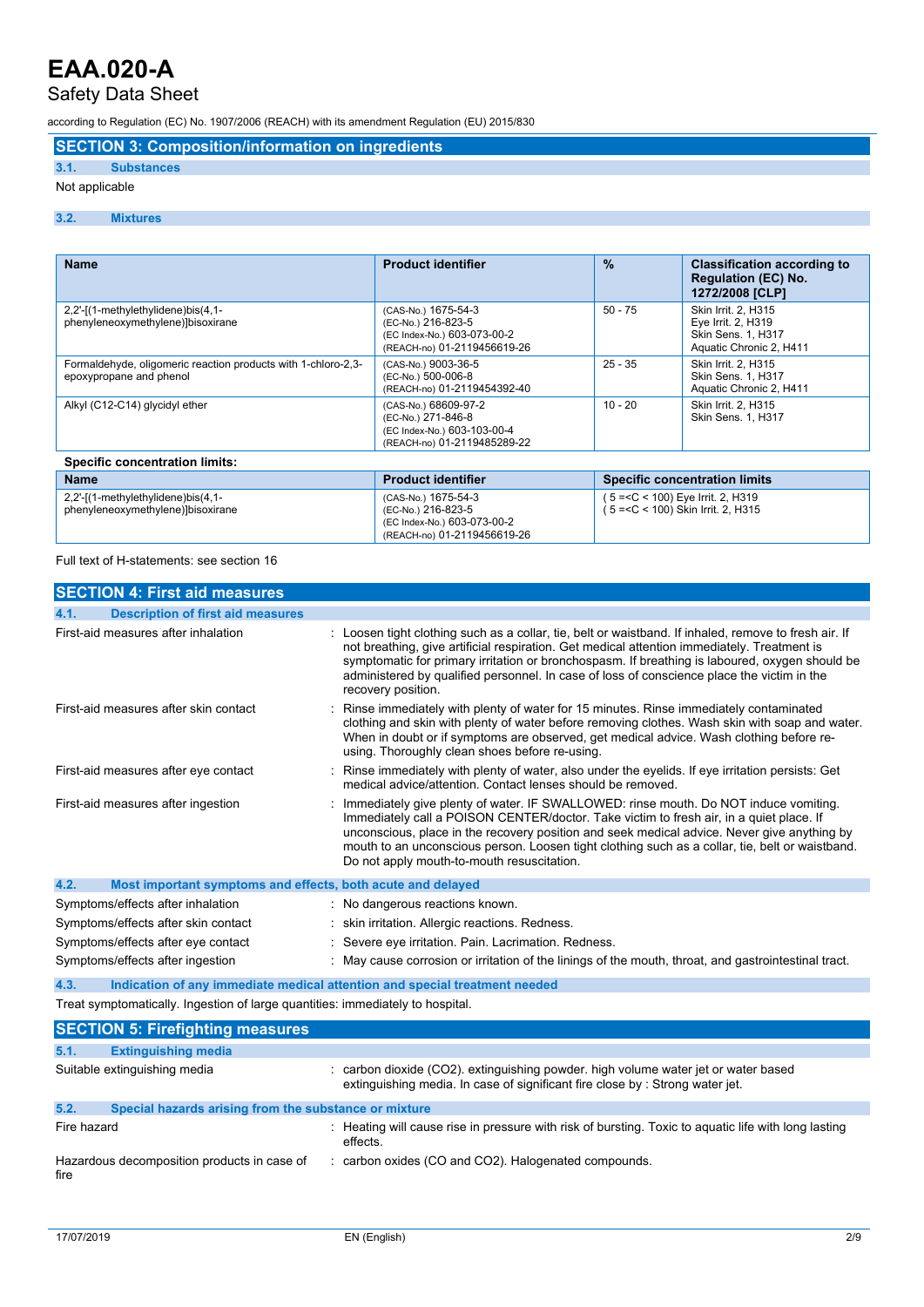### Safety Data Sheet

according to Regulation (EC) No. 1907/2006 (REACH) with its amendment Regulation (EU) 2015/830

| according to Regulation (EC) No. 1907/2006 (REACH) with its amendment Regulation (EU) 2015/830                                                                                                                       |                                                                                                                                                                                                                                                                                                 |  |
|----------------------------------------------------------------------------------------------------------------------------------------------------------------------------------------------------------------------|-------------------------------------------------------------------------------------------------------------------------------------------------------------------------------------------------------------------------------------------------------------------------------------------------|--|
| 5.3.<br><b>Advice for firefighters</b>                                                                                                                                                                               |                                                                                                                                                                                                                                                                                                 |  |
| Protection during firefighting<br>Other information                                                                                                                                                                  | Compressed air/oxygen apparatus. Flame Resistant Coveralls.<br>Keep public away. Provision to contain effluent from fire extinguishing. Do not allow run-off from<br>fire fighting to enter drains or water courses. Dispose in a safe manner in accordance with<br>local/national regulations. |  |
| <b>SECTION 6: Accidental release measures</b>                                                                                                                                                                        |                                                                                                                                                                                                                                                                                                 |  |
| 6.1.                                                                                                                                                                                                                 | Personal precautions, protective equipment and emergency procedures                                                                                                                                                                                                                             |  |
| General measures                                                                                                                                                                                                     | : Wear suitable protective clothing. Keep public away. Ensure adequate air ventilation.                                                                                                                                                                                                         |  |
| 6.1.1.<br>For non-emergency personnel<br>Protective equipment                                                                                                                                                        | Evacuate area. Evacuate unnecessary personnel.                                                                                                                                                                                                                                                  |  |
| 6.1.2.<br>For emergency responders<br>Protective equipment                                                                                                                                                           | Concerning personal protective equipment to use, see section 8.                                                                                                                                                                                                                                 |  |
| 6.2.<br><b>Environmental precautions</b>                                                                                                                                                                             |                                                                                                                                                                                                                                                                                                 |  |
| Contain the spilled material by bunding. Prevent liquid from entering sewers, watercourses, underground or low areas. In case of loss of large<br>quantities, advice local authorities. Carefully collect remainder. |                                                                                                                                                                                                                                                                                                 |  |
| 6.3.<br>Methods and material for containment and cleaning up                                                                                                                                                         |                                                                                                                                                                                                                                                                                                 |  |
| For containment                                                                                                                                                                                                      | Stop leak without risks if possible. Dispose of at a licensed waste collection centre. Absorb with<br>liquid-binding material (e.g. sand, diatomaceous earth, acid- or universal binding agents). Avoid<br>release to the environment.                                                          |  |
| <b>Reference to other sections</b><br>6.4.                                                                                                                                                                           |                                                                                                                                                                                                                                                                                                 |  |
|                                                                                                                                                                                                                      | Refer to protective measures listed in Sections 7 and 8. Concerning disposal elimination after cleaning, see section 13.                                                                                                                                                                        |  |
| <b>SECTION 7: Handling and storage</b>                                                                                                                                                                               |                                                                                                                                                                                                                                                                                                 |  |

| <b>Precautions for safe handling</b><br>7.1.                         |                                                                                                                                                                                                                                                                                                                                                                                                                            |
|----------------------------------------------------------------------|----------------------------------------------------------------------------------------------------------------------------------------------------------------------------------------------------------------------------------------------------------------------------------------------------------------------------------------------------------------------------------------------------------------------------|
| Precautions for safe handling                                        | : Concerning personal protective equipment to use, see section 8. Persons suffering from<br>asthma, eczema or skin problems should avoid contact, including dermal contact, with this<br>product. Wash hands and other exposed areas with mild soap and water before eating, drinking<br>or smoking and when leaving work. Avoid release to the environment. Store in the original<br>container and with the original cap. |
| Hygiene measures                                                     | : Do not eat, drink or smoke during work. Wash hands and other exposed areas with mild soap<br>and water before eating, drinking or smoking and when leaving work. Take off contaminated<br>clothing and wash it before reuse. Concerning personal protective equipment to use, see<br>section 8.                                                                                                                          |
| 7.2.<br>Conditions for safe storage, including any incompatibilities |                                                                                                                                                                                                                                                                                                                                                                                                                            |
| Technical measures                                                   | : Store according to local legislation.                                                                                                                                                                                                                                                                                                                                                                                    |
| Storage conditions                                                   | : Store in the original container and with the original cap. Keep container closed when not in use.<br>Do not re-use empty containers. Store in dry, cool, well-ventilated area.                                                                                                                                                                                                                                           |
| Information on mixed storage                                         | : not necessary.                                                                                                                                                                                                                                                                                                                                                                                                           |
| Storage area                                                         | The floor of the depot should be impermeable and designed to form a water-tight basin. Store<br>in a dry, cool and well-ventilated place. Store in tightly closed containers. Smoking, eating and<br>drinking should be prohibited in areas of storage and use.                                                                                                                                                            |
| Special rules on packaging                                           | Containers which are opened should be properly resealed and kept upright to prevent leakage.                                                                                                                                                                                                                                                                                                                               |
| 7.3.<br>Specific end use(s)                                          |                                                                                                                                                                                                                                                                                                                                                                                                                            |

No supplementary information available.

|      | <b>SECTION 8: Exposure controls/personal protection</b> |                                                                                                                                                                                                                                                                                                                                                                                                                                                                                                     |
|------|---------------------------------------------------------|-----------------------------------------------------------------------------------------------------------------------------------------------------------------------------------------------------------------------------------------------------------------------------------------------------------------------------------------------------------------------------------------------------------------------------------------------------------------------------------------------------|
| 8.1. | <b>Control parameters</b>                               |                                                                                                                                                                                                                                                                                                                                                                                                                                                                                                     |
|      | No additional information available                     |                                                                                                                                                                                                                                                                                                                                                                                                                                                                                                     |
| 8.2. | <b>Exposure controls</b>                                |                                                                                                                                                                                                                                                                                                                                                                                                                                                                                                     |
|      | Appropriate engineering controls                        | : Keep away from food, drink and animal feedingstuffs. Remove contaminated clothes. Always<br>wash your hands immediately after handling this product, and once again before leaving the<br>workplace. Avoid contact with skin and eyes. Use appropriate ventilation. If handling results in<br>dust generation or high temperatures, local exhaust ventilation should be provided to insure<br>that exposure to dust or decomposition products does not exceed the exposure recommended<br>levels. |
|      | Personal protective equipment                           | Gloves. Protective goggles.                                                                                                                                                                                                                                                                                                                                                                                                                                                                         |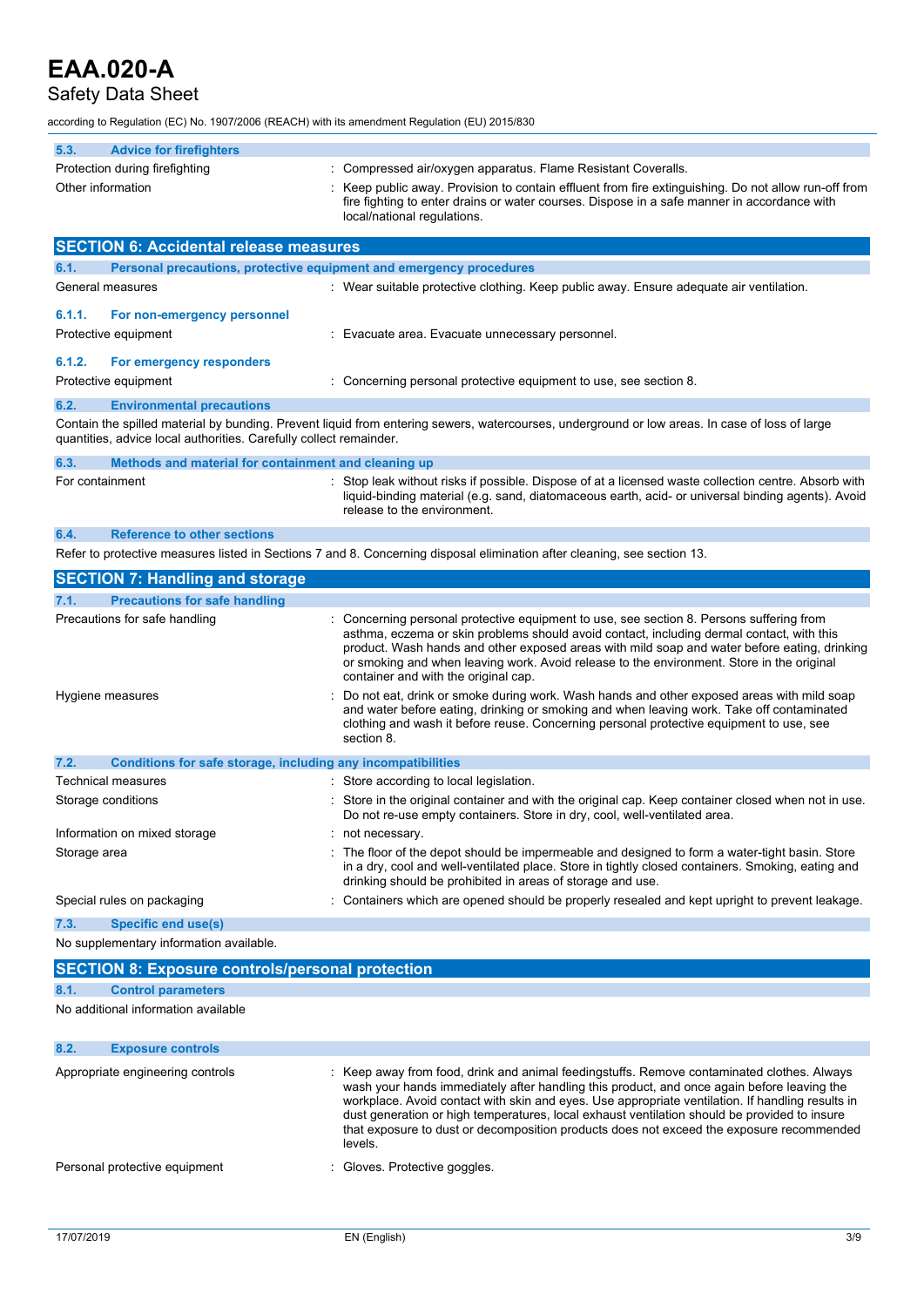## Safety Data Sheet

according to Regulation (EC) No. 1907/2006 (REACH) with its amendment Regulation (EU) 2015/830

| Hand protection          | Impermeable protective gloves. Chemically resistant protective gloves. The exact break trough<br>time has to be found out by the manufacturer of the protective gloves and has to be observed.<br>Choosing the proper glove is a decision that depends not only on the type of material, but also<br>on other quality features, which differ for each manufacturer. Since the product consists of<br>several substances, it is possible to estimate the durability of the glove material beforehand and<br>it therefore needs to be tested before use. Butyl rubber gloves. Nitrile rubber gloves |
|--------------------------|---------------------------------------------------------------------------------------------------------------------------------------------------------------------------------------------------------------------------------------------------------------------------------------------------------------------------------------------------------------------------------------------------------------------------------------------------------------------------------------------------------------------------------------------------------------------------------------------------|
| Eye protection           | Protective goggles                                                                                                                                                                                                                                                                                                                                                                                                                                                                                                                                                                                |
| Skin and body protection | Wear suitable protective clothing. Impervious footwear must be worn                                                                                                                                                                                                                                                                                                                                                                                                                                                                                                                               |
| Respiratory protection   | not necessary. Only approved supplied air or self-contained breathing apparatus operated in<br>positive pressure mode are satisfactory, if exposure can exceed the exposure limit value                                                                                                                                                                                                                                                                                                                                                                                                           |
|                          |                                                                                                                                                                                                                                                                                                                                                                                                                                                                                                                                                                                                   |

| <b>SECTION 9: Physical and chemical properties</b>            |                                                 |
|---------------------------------------------------------------|-------------------------------------------------|
| 9.1.<br>Information on basic physical and chemical properties |                                                 |
| Physical state                                                | $:$ Liquid                                      |
| Colour                                                        | light yellow.                                   |
| Odour                                                         | characteristic.                                 |
| Odour threshold                                               | No data available                               |
| pH                                                            | No data available                               |
| Relative evaporation rate (butylacetate=1)                    | No data available                               |
| Melting point                                                 | No data available                               |
| Freezing point                                                | No data available                               |
| Boiling point                                                 | No data available                               |
| Flash point                                                   | $>$ 150 °C                                      |
| Auto-ignition temperature                                     | $\approx 400$ °C                                |
| Decomposition temperature                                     | No data available                               |
| Flammability (solid, gas)                                     | No data available                               |
| Vapour pressure                                               | $: < 2$ hPa                                     |
| Relative vapour density at 20 °C                              | No data available                               |
| Relative density                                              | No data available                               |
| Density                                                       | 1,12 kg/m <sup>3</sup>                          |
| Solubility                                                    | Soluble in other organic solvents.<br>Water 0 % |
| Log Pow                                                       | No data available<br>۰                          |
| Viscosity, kinematic                                          | No data available                               |
| Viscosity, dynamic                                            | $0.7 - 1.1$ mPa $\cdot$ s                       |
| <b>Explosive properties</b>                                   | No direct explosion hazard.                     |
| Oxidising properties                                          | No data available                               |
| <b>Explosive limits</b>                                       | No data available                               |
|                                                               |                                                 |

## **9.2. Other information**

```
No additional information available
```

|                                                              | <b>SECTION 10: Stability and reactivity</b> |  |  |  |  |
|--------------------------------------------------------------|---------------------------------------------|--|--|--|--|
| 10.1.                                                        | <b>Reactivity</b>                           |  |  |  |  |
|                                                              | Stable under normal conditions.             |  |  |  |  |
| 10.2.                                                        | <b>Chemical stability</b>                   |  |  |  |  |
| Product is stable.                                           |                                             |  |  |  |  |
| 10.3.                                                        | <b>Possibility of hazardous reactions</b>   |  |  |  |  |
| No dangerous reactions known under normal conditions of use. |                                             |  |  |  |  |
| 10.4.                                                        | <b>Conditions to avoid</b>                  |  |  |  |  |
|                                                              | No supplementary information available.     |  |  |  |  |
| 10.5.                                                        | <b>Incompatible materials</b>               |  |  |  |  |
|                                                              | No supplementary information available.     |  |  |  |  |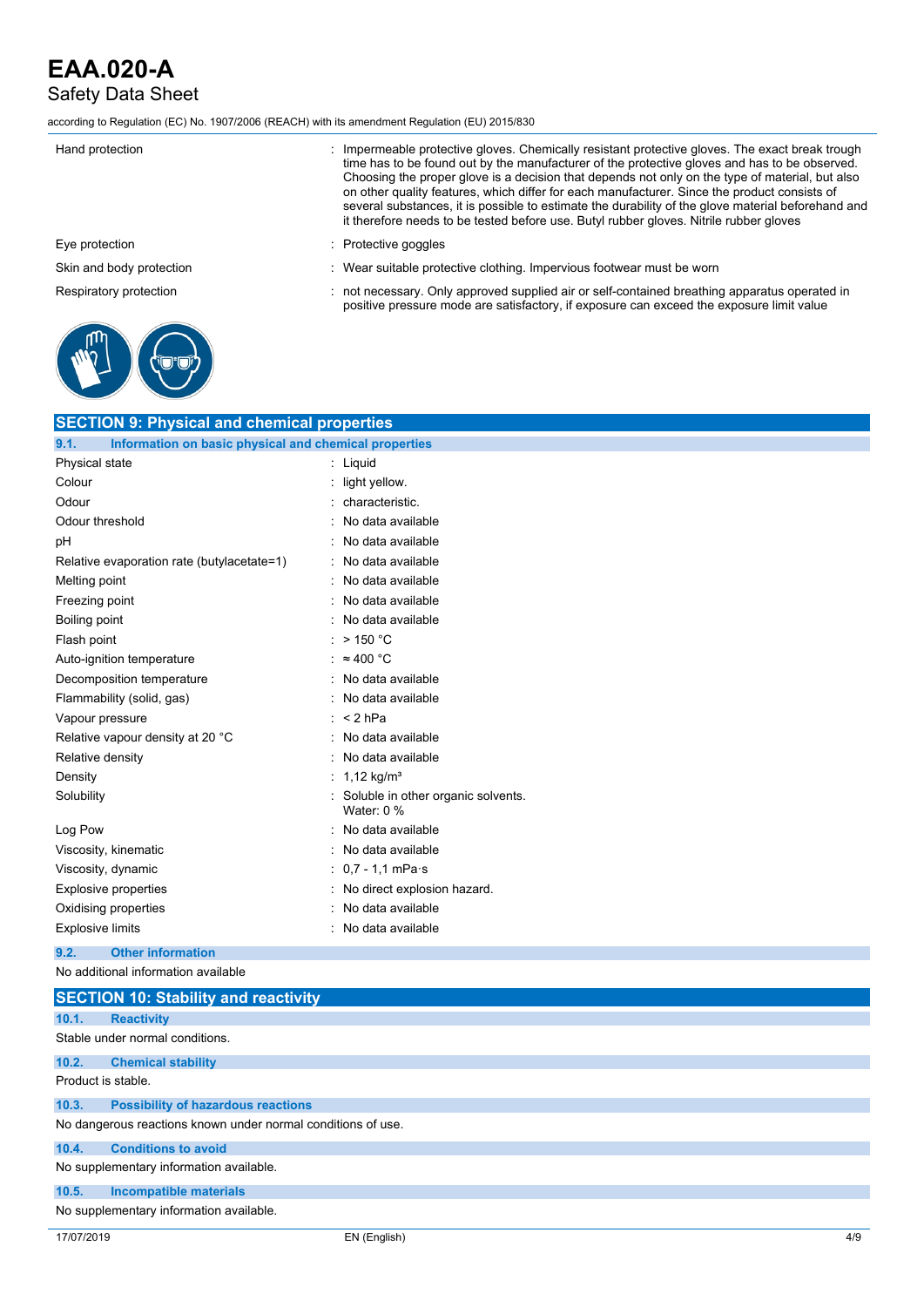### Safety Data Sheet

according to Regulation (EC) No. 1907/2006 (REACH) with its amendment Regulation (EU) 2015/830

#### **10.6. Hazardous decomposition products**

release of irritant gases/vapours.

| <b>SECTION 11: Toxicological information</b>  |                                                                                                  |  |
|-----------------------------------------------|--------------------------------------------------------------------------------------------------|--|
| Information on toxicological effects<br>11.1. |                                                                                                  |  |
| Acute toxicity                                | : Not classified                                                                                 |  |
| Alkyl (C12-C14) glycidyl ether (68609-97-2)   |                                                                                                  |  |
| LD50 oral rat                                 | $17,1$ mg/kg                                                                                     |  |
|                                               | Formaldehyde, oligomeric reaction products with 1-chloro-2,3-epoxypropane and phenol (9003-36-5) |  |
| LD50 oral rat                                 | > 2000 mg/kg                                                                                     |  |
| LD50 dermal rat                               | $> \mu$ l/kg                                                                                     |  |
| LD50 dermal rabbit                            | $> 2000$ mg/kg                                                                                   |  |
| Skin corrosion/irritation                     | Causes skin irritation.                                                                          |  |
| Serious eye damage/irritation                 | : Causes serious eye irritation.                                                                 |  |
| Respiratory or skin sensitisation             | May cause an allergic skin reaction.                                                             |  |
| Germ cell mutagenicity                        | Not classified                                                                                   |  |
| Carcinogenicity                               | Not classified                                                                                   |  |
| Reproductive toxicity                         | Not classified                                                                                   |  |
| STOT-single exposure                          | Not classified                                                                                   |  |
| STOT-repeated exposure                        | Not classified                                                                                   |  |
| Aspiration hazard                             | Not classified                                                                                   |  |
|                                               |                                                                                                  |  |

| <b>SECTION 12: Ecological information</b> |  |
|-------------------------------------------|--|
|                                           |  |

| 12.1.<br><b>Toxicity</b>                                                                         |                    |  |
|--------------------------------------------------------------------------------------------------|--------------------|--|
|                                                                                                  |                    |  |
| Alkyl (C12-C14) glycidyl ether (68609-97-2)                                                      |                    |  |
| $LC50$ fish 1                                                                                    | $> 1.8$ g/l        |  |
| EC50 Daphnia 1                                                                                   | $7.2 \text{ mq/l}$ |  |
| $LC50$ fish 2                                                                                    | $> 5$ g/l          |  |
| Formaldehyde, oligomeric reaction products with 1-chloro-2,3-epoxypropane and phenol (9003-36-5) |                    |  |
| $LC50$ fish 1                                                                                    | $2,54$ mg/l        |  |
| EC50 Daphnia 1                                                                                   | $2,55$ mg/l        |  |
| 2,2'-[(1-methylethylidene)bis(4,1-phenyleneoxymethylene)]bisoxirane (1675-54-3)                  |                    |  |
| LC50 fish 1                                                                                      | $1,3 \text{ mg/l}$ |  |
| EC50 Daphnia 1                                                                                   | $2.1 \text{ mq/l}$ |  |
| NOEC chronic crustacea                                                                           | $0.3$ mg/l         |  |
|                                                                                                  |                    |  |

#### **12.2. Persistence and degradability**

| <b>EAA.020-A</b>                                                                |                                                                                                  |
|---------------------------------------------------------------------------------|--------------------------------------------------------------------------------------------------|
| Persistence and degradability                                                   | Product is practically not biodegradable.                                                        |
| 2,2'-[(1-methylethylidene)bis(4,1-phenyleneoxymethylene)]bisoxirane (1675-54-3) |                                                                                                  |
| Persistence and degradability                                                   | Biodegradability in water: no data available.                                                    |
| 12.3.<br><b>Bioaccumulative potential</b>                                       |                                                                                                  |
| <b>EAA.020-A</b>                                                                |                                                                                                  |
| Bioaccumulative potential                                                       | No supplementary information available.                                                          |
| Alkyl (C12-C14) glycidyl ether (68609-97-2)                                     |                                                                                                  |
| Log Pow                                                                         | 3,77                                                                                             |
|                                                                                 |                                                                                                  |
|                                                                                 | Formaldehyde, oligomeric reaction products with 1-chloro-2,3-epoxypropane and phenol (9003-36-5) |
| Log Pow                                                                         | 3,3                                                                                              |
| 12.4.<br><b>Mobility in soil</b>                                                |                                                                                                  |
| No additional information available                                             |                                                                                                  |
| <b>Results of PBT and vPvB assessment</b><br>12.5.                              |                                                                                                  |
| No additional information available                                             |                                                                                                  |
| 12.6.<br><b>Other adverse effects</b>                                           |                                                                                                  |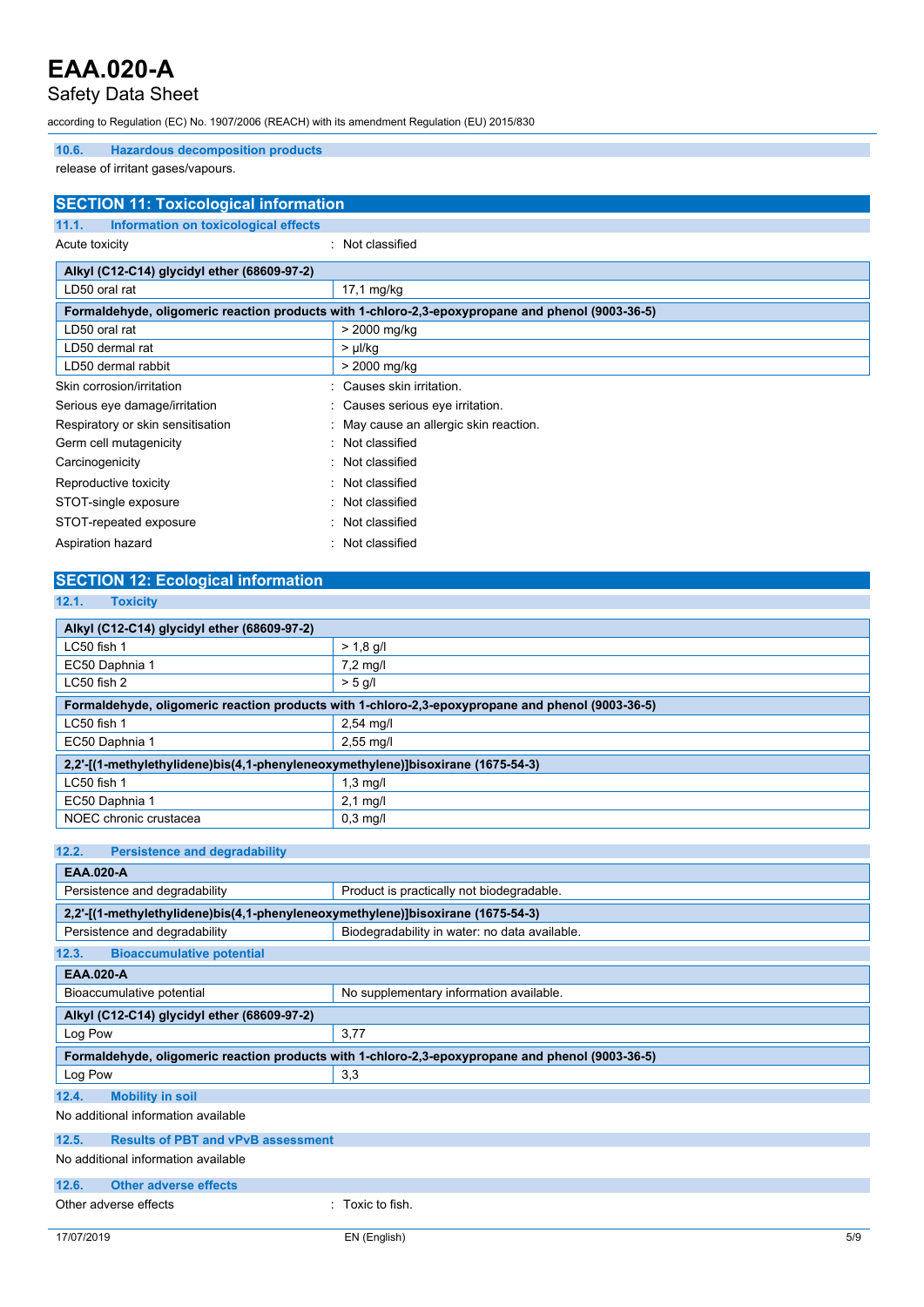## Safety Data Sheet

according to Regulation (EC) No. 1907/2006 (REACH) with its amendment Regulation (EU) 2015/830

| Additional information                           | : Hazardous to water (WGK 2). Do not flush into surface water or sewer system. Toxic to aquatic<br>organisms                              |
|--------------------------------------------------|-------------------------------------------------------------------------------------------------------------------------------------------|
| <b>SECTION 13: Disposal considerations</b>       |                                                                                                                                           |
| 13.1.<br><b>Waste treatment methods</b>          |                                                                                                                                           |
| Sewage disposal recommendations                  | : Must follow special treatment according to local regulation. Do not allow into drains or water<br>courses.                              |
| Product/Packaging disposal recommendations       | Do not re-use empty containers without proper cleaning or reconditioning.                                                                 |
| Additional information                           | : Hazardous waste. Recycling is preferred to disposal or incineration.                                                                    |
| <b>SECTION 14: Transport information</b>         |                                                                                                                                           |
| In accordance with ADR / RID / IMDG / IATA / ADN |                                                                                                                                           |
|                                                  |                                                                                                                                           |
| <b>UN number</b><br>14.1.                        | : 3082                                                                                                                                    |
| UN-No. (ADR)<br>UN-No. (IMDG)                    | 3082                                                                                                                                      |
| UN-No. (IATA)                                    | 3082                                                                                                                                      |
| UN-No. (ADN)                                     | 3082                                                                                                                                      |
| UN-No. (RID)                                     | : 3082                                                                                                                                    |
|                                                  |                                                                                                                                           |
| 14.2.<br><b>UN proper shipping name</b>          |                                                                                                                                           |
| Proper Shipping Name (ADR)                       | : ENVIRONMENTALLY HAZARDOUS SUBSTANCE, LIQUID, N.O.S.                                                                                     |
| Proper Shipping Name (IMDG)                      | : ENVIRONMENTALLY HAZARDOUS SUBSTANCE, LIQUID, N.O.S.                                                                                     |
| Proper Shipping Name (IATA)                      | Environmentally hazardous substance, liquid, n.o.s.                                                                                       |
| Proper Shipping Name (ADN)                       | ENVIRONMENTALLY HAZARDOUS SUBSTANCE, LIQUID, N.O.S.                                                                                       |
| Proper Shipping Name (RID)                       | ENVIRONMENTALLY HAZARDOUS SUBSTANCE, LIQUID, N.O.S.                                                                                       |
| Transport document description (ADR)             | : UN 3082 ENVIRONMENTALLY HAZARDOUS SUBSTANCE, LIQUID, N.O.S. (LIQUID EPOXY<br>RESIN, ALIPHATIC GLYCIDYL ETHER), 9, III, (-)              |
| Transport document description (IMDG)            | : UN 3082 ENVIRONMENTALLY HAZARDOUS SUBSTANCE, LIQUID, N.O.S. (LIQUID EPOXY<br>RESIN, ALIPHATIC GLYCIDYL ETHER), 9, III, MARINE POLLUTANT |
| 14.3.<br><b>Transport hazard class(es)</b>       |                                                                                                                                           |
| <b>ADR</b>                                       |                                                                                                                                           |
| Transport hazard class(es) (ADR)                 | : 9                                                                                                                                       |
| Danger labels (ADR)                              | $\therefore$ 9                                                                                                                            |
|                                                  |                                                                                                                                           |
| <b>IMDG</b>                                      |                                                                                                                                           |

Transport hazard class(es) (IMDG) : 9 Danger labels (IMDG)  $\qquad \qquad$  : 9

**IATA**

Transport hazard class(es) (IATA) : 9 Hazard labels (IATA)  $\qquad \qquad$  : 9



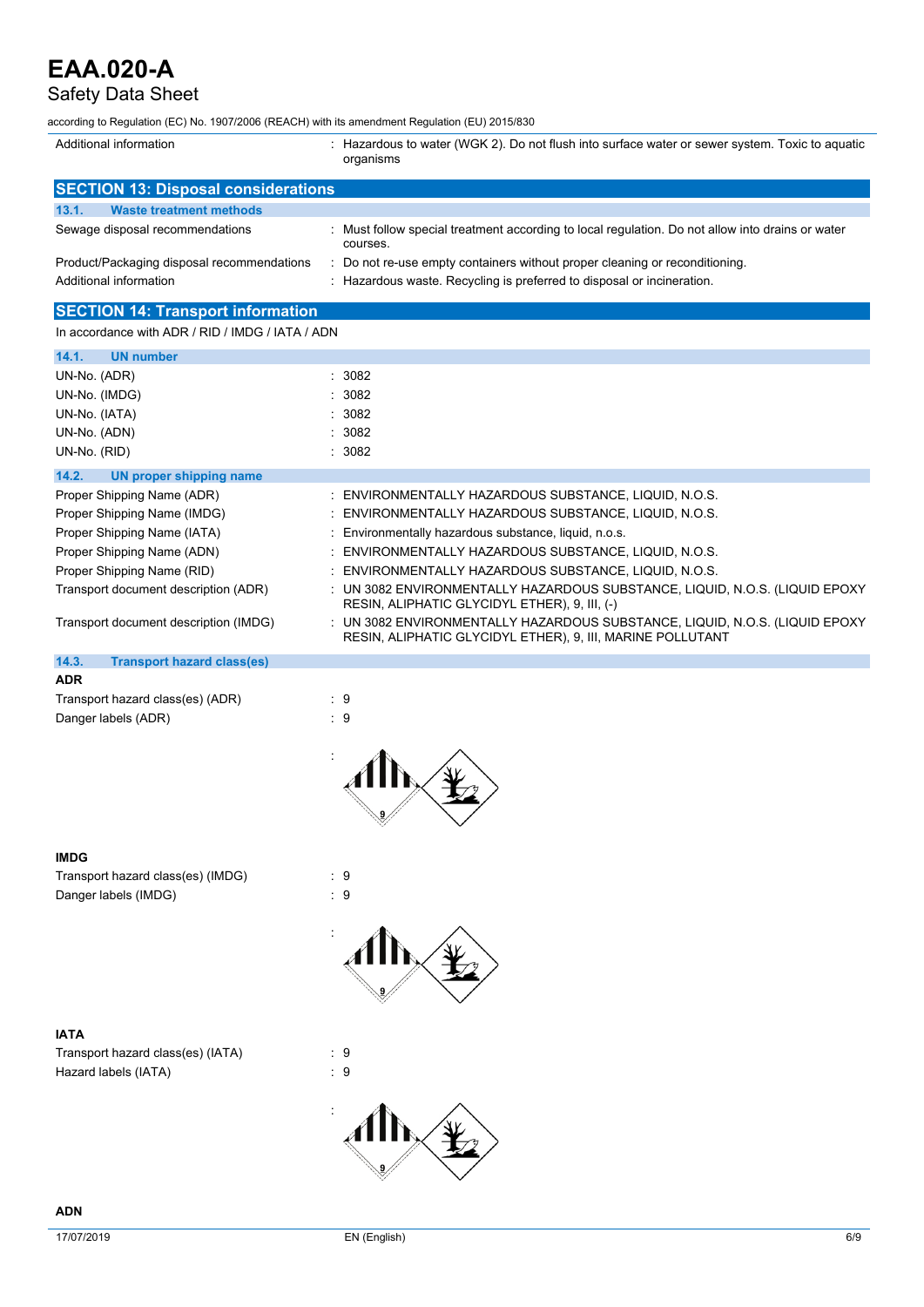## Safety Data Sheet

according to Regulation (EC) No. 1907/2006 (REACH) with its amendment Regulation (EU) 2015/830

| Transport hazard class(es) (ADN)                             | $\cdot$ 9                                         |
|--------------------------------------------------------------|---------------------------------------------------|
| Danger labels (ADN)                                          | $\therefore$ 9                                    |
|                                                              |                                                   |
|                                                              |                                                   |
|                                                              |                                                   |
|                                                              |                                                   |
|                                                              |                                                   |
| <b>RID</b>                                                   |                                                   |
| Transport hazard class(es) (RID)                             | $\therefore$ 9                                    |
| Danger labels (RID)                                          | $\therefore$ 9                                    |
|                                                              |                                                   |
|                                                              |                                                   |
|                                                              |                                                   |
|                                                              |                                                   |
|                                                              |                                                   |
|                                                              |                                                   |
| 14.4.<br><b>Packing group</b>                                |                                                   |
| Packing group (ADR)                                          | $\div$ III                                        |
| Packing group (IMDG)                                         | $\,$ III<br>÷                                     |
| Packing group (IATA)                                         | $\pm$ 111<br>$\div$ III                           |
| Packing group (ADN)<br>Packing group (RID)                   | $\pm$ 111                                         |
|                                                              |                                                   |
| 14.5.<br><b>Environmental hazards</b>                        |                                                   |
| Dangerous for the environment                                | : Yes                                             |
| Marine pollutant<br>Other information                        | : Yes<br>: No supplementary information available |
|                                                              |                                                   |
| 14.6.<br><b>Special precautions for user</b>                 |                                                   |
|                                                              |                                                   |
| - Overland transport                                         |                                                   |
| Classification code (ADR)<br>Special provisions (ADR)        | $\therefore$ M6                                   |
| Limited quantities (ADR)                                     | 274, 335, 375, 601<br>5 <sub>l</sub><br>t         |
| Excepted quantities (ADR)                                    | $\therefore$ E1                                   |
| Packing instructions (ADR)                                   | P001, IBC03, LP01, R001                           |
| Special packing provisions (ADR)                             | $:$ PP1                                           |
| Mixed packing provisions (ADR)                               | : MP19                                            |
| Portable tank and bulk container instructions                | $\therefore$ T4                                   |
| (ADR)                                                        |                                                   |
| Portable tank and bulk container special<br>provisions (ADR) | $:$ TP1, TP29                                     |
| Tank code (ADR)                                              | : LGBV                                            |
| Vehicle for tank carriage                                    | : AT                                              |
| Transport category (ADR)                                     | $\therefore$ 3                                    |
| Special provisions for carriage - Packages                   | : V12                                             |
| (ADR)                                                        |                                                   |
| Special provisions for carriage - Loading,                   | : CV13                                            |
| unloading and handling (ADR)                                 |                                                   |
| Hazard identification number (Kemler No.)                    | : 90                                              |
| Orange plates                                                | ÷<br>90                                           |
|                                                              |                                                   |
|                                                              | 3082                                              |
| Tunnel restriction code (ADR)                                |                                                   |
| EAC code                                                     | : 3Z                                              |
| - Transport by sea                                           |                                                   |
| Special provisions (IMDG)                                    | : 274, 335, 969                                   |
| 17/07/2019                                                   | EN (English)<br>7/9                               |
|                                                              |                                                   |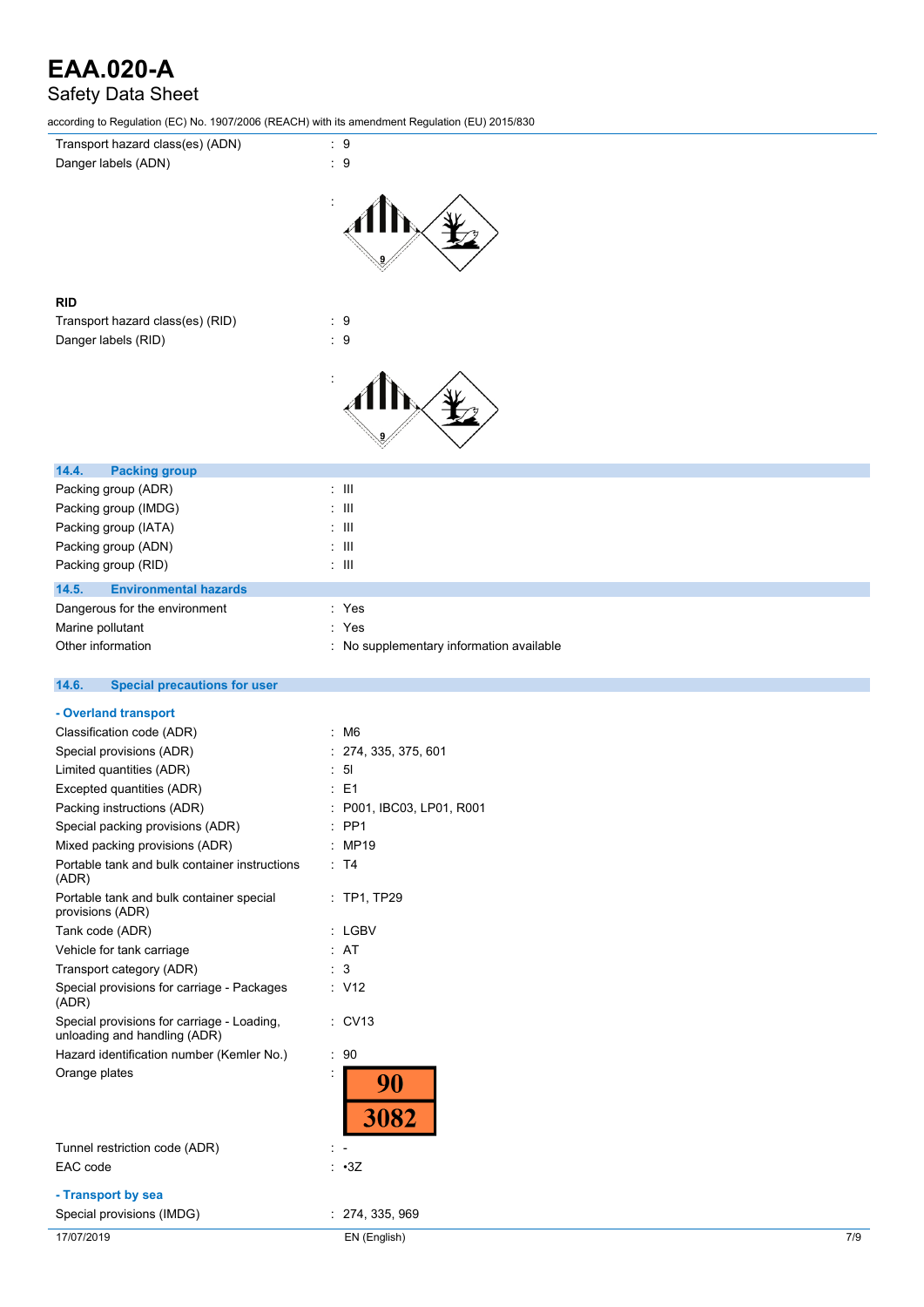## Safety Data Sheet

according to Regulation (EC) No. 1907/2006 (REACH) with its amendment Regulation (EU) 2015/830

| Limited quantities (IMDG)                                                       | : 5L                                                                     |
|---------------------------------------------------------------------------------|--------------------------------------------------------------------------|
| Excepted quantities (IMDG)                                                      | $\therefore$ E1                                                          |
| Packing instructions (IMDG)                                                     | : LP01, P001                                                             |
| Special packing provisions (IMDG)                                               | $\therefore$ PP1                                                         |
| IBC packing instructions (IMDG)                                                 | $\therefore$ IBC03                                                       |
| Tank instructions (IMDG)                                                        | : T4                                                                     |
| Tank special provisions (IMDG)                                                  | <b>TP2, TP29</b>                                                         |
| EmS-No. (Fire)                                                                  | $F-A$                                                                    |
| EmS-No. (Spillage)                                                              | $: S-F$                                                                  |
| Stowage category (IMDG)                                                         | : A                                                                      |
|                                                                                 |                                                                          |
| - Air transport                                                                 |                                                                          |
| PCA Excepted quantities (IATA)                                                  | $\therefore$ E1                                                          |
| PCA Limited quantities (IATA)                                                   | : Y964                                                                   |
| PCA limited quantity max net quantity (IATA)                                    | : 30kgG                                                                  |
| PCA packing instructions (IATA)                                                 | : 964                                                                    |
| PCA max net quantity (IATA)                                                     | : 450L                                                                   |
| CAO packing instructions (IATA)                                                 | 964                                                                      |
| CAO max net quantity (IATA)                                                     | 450L                                                                     |
| Special provisions (IATA)                                                       | : A97, A158, A197                                                        |
| ERG code (IATA)                                                                 | : 9L                                                                     |
| - Inland waterway transport                                                     |                                                                          |
| Classification code (ADN)                                                       | $~\cdot~$ M6                                                             |
| Special provisions (ADN)                                                        | : 274, 335, 375, 601                                                     |
| Limited quantities (ADN)                                                        | : 5 L                                                                    |
| Excepted quantities (ADN)                                                       | : E1                                                                     |
| Carriage permitted (ADN)                                                        | $\mathsf{T}$                                                             |
| Equipment required (ADN)                                                        | : PP                                                                     |
| Number of blue cones/lights (ADN)                                               | $\colon 0$                                                               |
| Carriage prohibited (ADN)                                                       | : No                                                                     |
| Not subject to ADN                                                              | $\therefore$ No                                                          |
| - Rail transport                                                                |                                                                          |
| Classification code (RID)                                                       | ÷<br>M6                                                                  |
| Special provisions (RID)                                                        | 274, 335, 375, 601                                                       |
|                                                                                 | ÷<br>E1                                                                  |
| Excepted quantities (RID)<br>Packing instructions (RID)                         |                                                                          |
| Special packing provisions (RID)                                                | P001, IBC03, LP01, R001                                                  |
|                                                                                 | PP1<br>MP19                                                              |
| Mixed packing provisions (RID)<br>Portable tank and bulk container instructions | : T4                                                                     |
| (RID)                                                                           |                                                                          |
| Portable tank and bulk container special<br>provisions (RID)                    | : TP1, TP29                                                              |
| Tank codes for RID tanks (RID)                                                  | : LGBV                                                                   |
| Transport category (RID)                                                        | : 3                                                                      |
| Special provisions for carriage - Packages<br>(RID)                             | : W12                                                                    |
| Special provisions for carriage - Loading,<br>unloading and handling (RID)      | CW13, CW31                                                               |
| Colis express (express parcels) (RID)                                           | $\therefore$ CE8                                                         |
| Hazard identification number (RID)                                              | 90                                                                       |
| Carriage prohibited (RID)                                                       | : No                                                                     |
| 14.7.                                                                           | Transport in bulk according to Annex II of MARPOL 73/78 and the IBC Code |

Not applicable

### **SECTION 15: Regulatory information 15.1. Safety, health and environmental regulations/legislation specific for the substance or mixture 15.1.1. EU-Regulations**

### Contains no REACH substances with Annex XVII restrictions